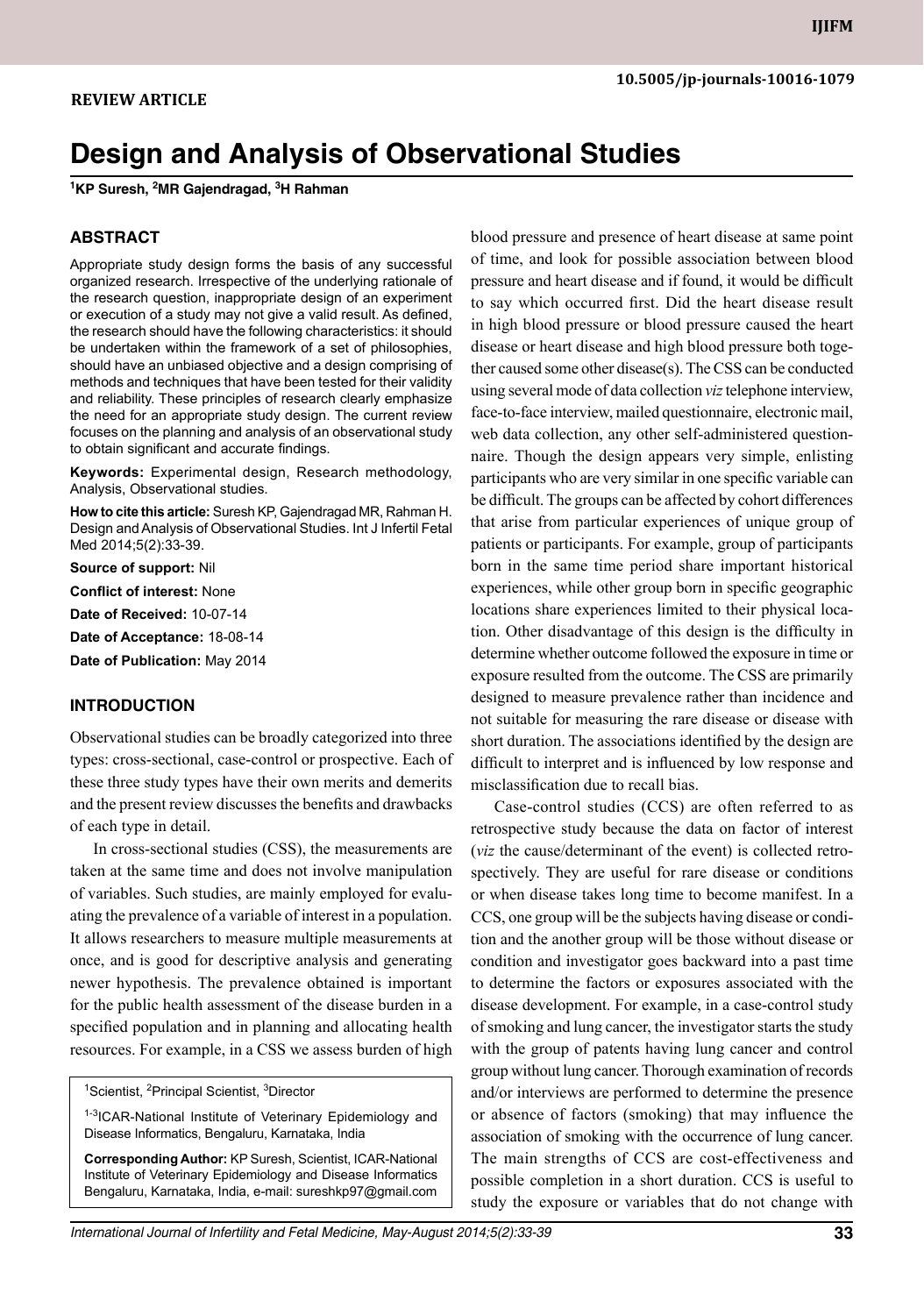time and are commonly used for obtaining quick results and investigating outbreaks. Since, the case-control studies start with subjects with disease or condition, it is may be possible to enroll sufficient number of patients with rare disease. The disadvantages are that CCS is more expensive and less efficient. A limitation of CCS is the bias associated with selection of cases and controls from the same study population due to the difficulty in finding 'good match' controls. Bias may also arise due to the reliance on the recall of information that leads to a recall or bias. CCS is not suitable to evaluate the prognostic and etiological roles of exposure of interest. Selection of controls is more difficult in ccs as it is difficult to satisfy the matching criteria of risk factors exposures and confounders with that of cases. CCS is often used before conducting longitudinal studies. $1,2$ 

The prospective or cohort studies involve the assessment of an outcome in subjects subsequent to exposure or non-exposure to a treatment. The prospective or cohort studies are also known as longitudinal studies. The primary objective of cohort studies is to investigate the association between exposure and disease prospectively. For example, in a prospective study investigator starts with cohorts of nondiseased individuals who are exposed to smoking along with those unexposed and determine the risk of developing lung cancer in future. Here exposure is smoking and disease and outcome is lung cancer. The strengths of cohort studies are the calculation of disease incidence and evaluation of the effect of multiple exposures on the outcome, in a single study. Another major advantage of a cohort study is the ability to assess temporal relationships and document the events before the occurrence of outcome.

## **Selection of subjects, cases and controls**

One of the major issues associated with the design of an observational study is the selection of representative subjects or participants. Measurement of the entire population is not possible in any research especially those studies involving human subjects. Hence, it is easier and more practical to study selected samples from a predefined population. The target population depends on the research question to be answered and the sample represents a subset of the larger population to be studied. Different techniques for sampling are used in observational studies. The sampling frame is the population from which the sample is drawn which can even be the patients attending a specific hospital.

Probability sampling is the method wherein there is a finite chance for each participant being selected into study. Random sampling is one in which all the subjects within a predefined population have an equal probability of being

included. Another technique is the systematic sampling in which the population is divided by the number of subjects required (k); then individuals are selected from a random starting point. In case, the sample required is 100 out of a population of 1000, every 10th individual will be selected with the first one being drawn from random number say 3. In stratified sampling, the population is divided into strata based on predefined population characteristics of interest, and participants are then randomly selected from each stratum. This ensures that each stratum is proportionally represented in the final sample. Cluster sampling is used when a using a population list is not feasible and the initial selection is performed using a number of a clusters or groups. The population is divided into homogeneous clusters in such a way that subjects within the clusters are as heterogeneous as possible. Cluster should be mutually exclusive and collectively exhaustive. In Multistage cluster sampling technique smaller clusters are randomly selected from previously selected larger clusters.

Nonprobability sampling methods do not ensure equal probability to include an individual in the population in the sample. Convenience sampling is one such method where participants are selected based on availability (e.g. hospital staff). If subjects who fit into a particular criterion are selected, the sampling is called quota sampling. Referral sampling (or snowballing) involves participants in the sample who have been referred by other participants. In a case control study, the selection of appropriate cases for evaluation and right control for comparison are important.

# **The logic of observational studies and the problem of bias**

Observational studies are preferred in circumstances where hypothesis cannot be evaluated by experiments, and are still possible to make argument for cause and effect though the usual procedures of statistics when laws of probability conferred by randomization cannot be applied. In the absence of random sampling and assignment of treatments or intervention, researcher must be careful in interpreting the results of these studies, recognizing the potential for error. Thus, it is significant to recognize the potential areas where errors can creep in while designing and executing observational studies.

The most prominent problem in analysis is bias. Bias, is defined as an error in design or execution of a study that influences and consistently distorts the results in one direction. Bias does occur even in randomized controlled trials, but tends to be lesser when compared to observational studies. This overview attempts to analyze the strategies to avoid these biases from the point of sample selection,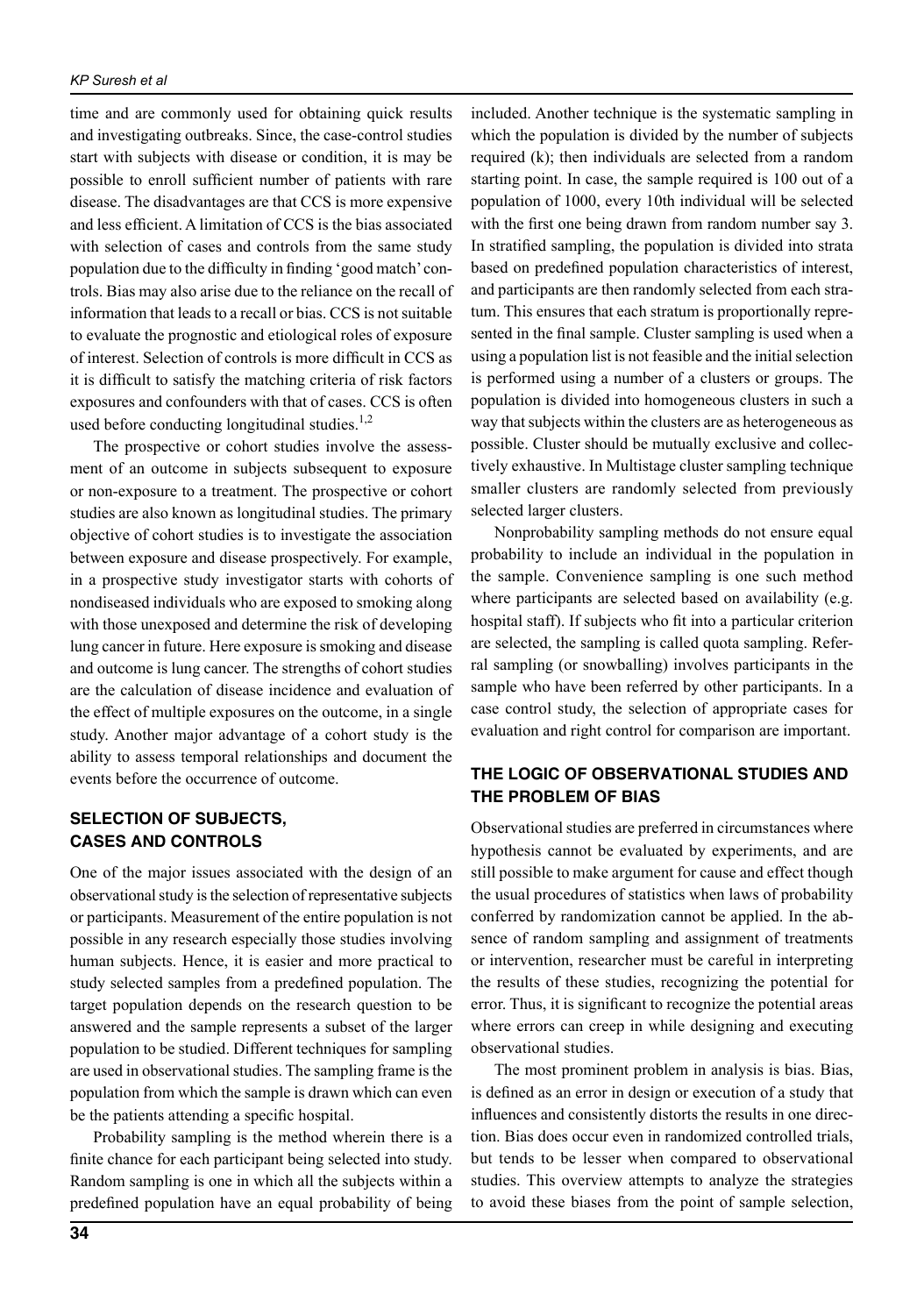design, and final statistical analysis to enhance the value of an observational study. $3,4$ 

## **Sampling**

In an ideal situation, if the subjects are randomly assigned to the treatment or control groups, the effects caused by the intervention is comparable to that of population, thereby ensuring lesser impact of the other interfering factors (covariables) on the result.<sup>5-7</sup> Thus, in a randomized experiment, groups prior to the intervention should be comparable to ensure that differences in outcomes reflect only the effect of intervention. Random assignment is a way to control extraneous variables and tends to produce groups that are fairly similar on average. In a nonrandomized group, it is often the unmeasured characteristics or extraneous variables that interfere with the interpretation of the results. Precisely, random assignment ensures that the differences between study and control prior to treatment are by chance alone-the flip of a coin in assigning one subject to treatment, another to control-so if a common statistical test rejects the hypothesis that the difference is due to chance, then a treatment effect is demonstrated.<sup>8</sup>

Experiments with harmful and unwanted treatments are to be avoided since they become impractical when subjects refuse to accept the treatment assigned by the researcher. Under such circumstances, the effects of treatments can be examined by an observational study. Differing outcomes may reflect the initial differences rather than effect of the treatment.<sup>9,10</sup> Differences arising out of the factors that influence the treatment decision are called selection biases. The selection bias are of two types: those that can be accurately measured or quantified, called overt biases, and those that cannot be measured but can only be suspected to exist, called hidden biases. Reducing these overt biases and addressing uncertainty related to hidden biases improve the results of observational studies.

Few aspects of an observational study resemble a randomized experiment. Meticulous sampling of the representative subjects from an observational study should improve the results to be generalized to the target population. The researcher should ascertain the status of individuals in different groups based on exposure to the intervention, for example, the exposed (E) and the unexposed (non E) to treatments. In order to assess the effect of the treatment, the population characteristics of the two groups should be comparable. Various measures and calculations are used in observational studies to circumvent them. In studies to estimate the characteristics of a population, in case the samples are not appropriately chosen, the data may not reflect the

true value of the population, as the sample may not be representative of the true status of the entire population. On the contrary, few observational studies are applicable universally and can be extrapolated. The risk of a fatal accident on driving after consuming alcohol and the pattern of adverse reactions in patients on Methotrexate (MTX) are some of the examples. In both these conditions, other variables can influence the strength of association. In the first example, road condition, alcoholism and behavior of the population are the influencing factors. With reference to the adverse reaction of MTX, the incidence of hepatitis B/C infection can affect the association. Confounding factors are defined as the characteristics of the population and environment of the observation that can influence the outcome of the study. In an observational study, confounding factors plays a role as there not able to be controlled by investigator. On contrary to the experimental studies, the confounders can be effectively controlled. Therefore, appropriate and a representative sample is necessary for evaluating the treatment outcome. Results of observational studies, from nonrandomized samples, cannot be generalized to the entire population, if the samples are not chosen appropriately to represent the population at large. However, when samples are randomly chosen after defining an appropriate sampling frame, the laws of probability guarantee that the proportions are equal to that of population. The laws of probability also ensure that even in circumstances where the sample data and statistics are not right on target, they will be closer if the sample sizes are large and sample selection follows the representative segments of population. A representative random sample can statistically derive a true population value.

*Design and Analysis of Observational Studies*

In an intervention-based observational study, researcher may not have the opportunity to randomly allocate exposure and even sometime may have difficulty in picking samples at random from a population. If an appropriate sampling from the target population (framed sample) is available, there is a possibility to either misclassify the exposure of individuals to a risk factor or misdiagnose the disease status or both. If our sampling is not random, it is possible that our methods for estimating the association will give incorrect results, even if the sample has no errors of classification of exposure or disease status. In each of these situations, there is a serious risk of bias in the estimation of the association between exposure and disease.

## **Design of observational studies**

Observational studies are sometimes referred as quasiexperimental or a natural experiments. These terms indicate the perception that even an observational study itself is an experiment. However, one of the distinctive features of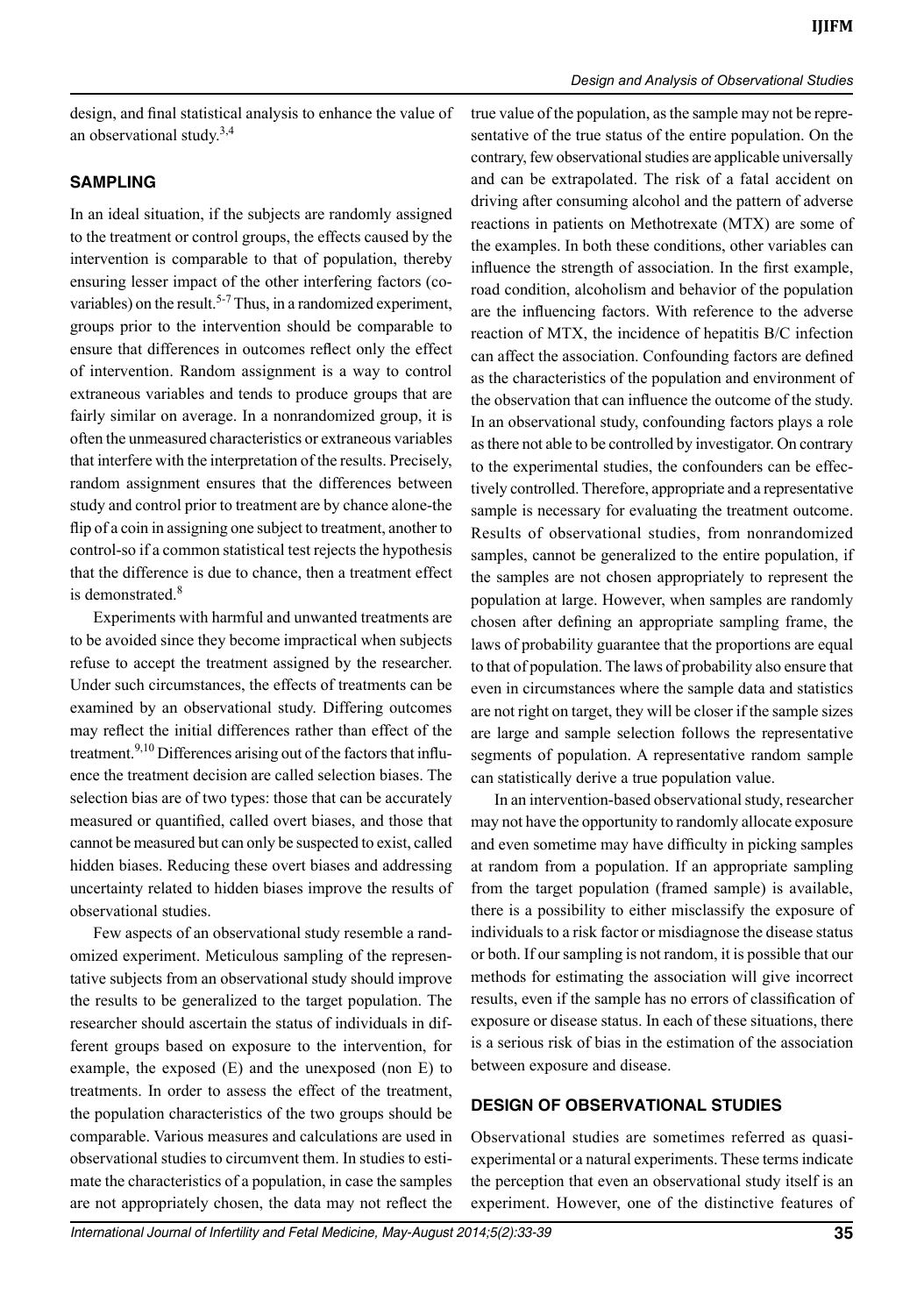such studies is that the intervention is more naturalistic than planned and controlled. Thus, a well-planned or designed observational study can produce a good result, close to an experiment. An intervention, as defined, can be a treatment, a program, a policy or any other intervention which, in principle, may be applied or withheld from a subject under study. A variable measured prior to treatment, which is not affected by the treatment, is called covariate. A variable measured after treatment that changes by the intervention or treatment is the outcome. An analysis that does not differentiate between covariates and outcomes introduces bias factor to the result, even when none existed. Hence, while planning an observational study, one should attempt to identify all the variables which could influence the outcome. $3,8,10$  Some of the variables and the scenarios that can influence the study are discussed in the following sections:

- *Key covariates and outcomes are available for treated and control groups:* The basic component of an observational study is the measurement of important covariates prior to the treatment. Careful data collection should include events occurring over a period of time, as in a longitudinal study, that will define a temporal sequence of events. There should be a distinction between covariates and outcomes. In contrast, data collected in a css is at a single point of time and is often based on interview. In that case, the distinction between covariates and outcomes depends critically on the subjects' recall. Hence, the data may not have the expected sharpness, especially with variables like symptoms of past diseases, experiences, moods, habits, and events. This creates the recall bias, one of the inherent weaknesses of any crosssectional study. Some of the variables, like age and sex, remain stable whenever they are measured.
- *Haphazard treatment assignment rather than selfselection:* Deliberate selection of subjects can lead to substantial biases in observational studies. For instance, in a study attempting to compare the outcome of use of steroid in rheumatoid arthritis (RA), absence of randomization and rheumatologist's choice to use steroid in patients with more severe RA, can lead to a bias. This pretreatment bias will invariably skew the results since both case and control are not comparable. Hence, the study should reduce this bias by careful choice of the subjects to be included in the study. This can be achieved by using 'special populations offering reduced self-selection', that is, restriction of the study population to predefined subpopulation of the disease may diminish the bias, although it may not completely eliminate bias due to self-selection. In the above example of RA, if only those patients having moderate to mild disease are

selected and the role of steroid use is considered, the bias of self-selection of severe disease to steroid may be reduced. Nevertheless, bias of selection to steroid due to other reasons may still exist.

• *Biases of known direction:* In some settings, the direction of unobserved biases is quite clear even if their magnitude is not. For example, a treatment effect may look like an unambiguous conclusion. An obvious bias may be working in favor of such conclusion. For example, if only patients with severe disease activity of ra are recruited, the changes that occur even with introduction of symptom modifying drug like NSAID may show significant difference than placebo. If this is not considered while assessing the changes, the result may bias toward the arm with the drug.

#### **Reducing biases**

Randomization generates treatment and control groups that are comparable prior to treatment. When the sample is not randomized, an understanding of the context becomes important. It is critical to identify the covariates to be considered in the context of the study or the settings. This can create subpopulations with reduced selection biases or determine the direction of hidden biases. As some of the biases may not get eliminated, even the most carefully designed observational study will have weaknesses and ambiguities. A single observational study is often indecisive and replication is often necessary. In replicating an observational study, one should seek to replicate the actual treatment effects, if any, without replicating any biases that may have affected the original study. Some strategies to achieve this are discussed by Cochran.<sup>7</sup>

Generally, three types of bias are distinguished in epidemiological studies: confounding, selection, and information bias. Confounding bias is distinguished from the other two and can be corrected by advanced mathematical methods by estimating association between exposure and disease. The effect of selection and information biases can in no way be removed in the data analysis stage. Thus, one needs to take adequate steps at the initial designing of the study as well as in the execution stages to avoid both selection as well as information bias in an observational study.<sup>3,8</sup>

Confounding bias results when the covariates are mixed up with each other and it is very difficult to isolate or distinguish the effect of each factor individually. For example, in a study to estimate the association of smoking as a risk factor for heart disease, it is possible that people who are exposed to smoking have a higher occurrence of heart disease. However, the study sample may not be as clean as it is expected. It is possible that people who smoke also drink alcohol; so is it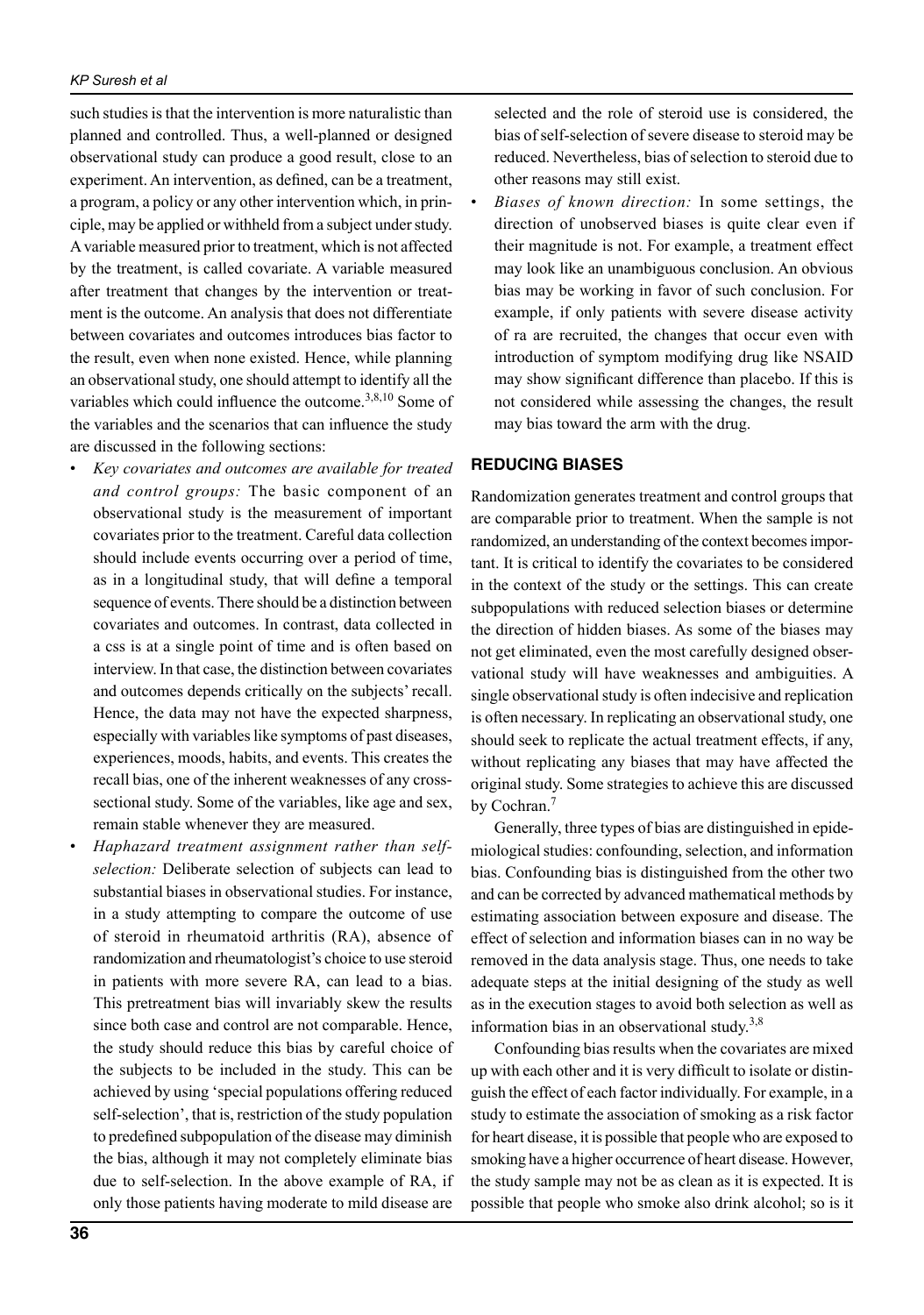the smoking or alcohol consumption or both responsible for the heart disease? Unless these effects are untangled with advanced statistical methods, derivation appears to be biased by the additional effect of alcohol consumption.

Selection bias results in distortion in the estimate of association between risk factor and disease that result from subject selection. Selection bias could occur because the sampling frame is different from the target population or the sampling procedure has failed to deliver a sample that is a similar to the sampling frame.

Information bias is the distortion in the estimate of risk factors and disease due to systematic measurement error or misclassification of subjects on one or more variables. It is important to realize that these errors are not natural and they are occurring because the physicians or researchers are not careful. These biases do not arise out of a random measurement error or misdiagnosis of an individual, but it is the method of measurement or classification that is the critical issue because it systematically exerts an effect on each of the measurements in the sample.

## **Methods for regulating bias**

A confounding factor is one that is related to both the exposure and the outcome variables and that does not lie on the causal pathway between them. Ignoring a confounding variable, while assessing the association can lead to either overestimate or underestimate the true association between exposure and outcome, and may even change the direction of the observed effect.

# **Control of Confounding Variable at the Design Stage**

- 1. Randomization reduces potential for confounding by generating groups that are fairly comparable with respect to known and unknown confounding variables.
- 2. Restriction eliminates the variable that can interfere as a confounder (for example, recruiting only males into the study will eliminate the confounding variable, sex of the subject).
- 3. Matching involves selection of a comparable group that is forced to resemble the index group with respect to the distribution of one or more potential confounders.

Among the methods of adjustment for confounding or biases, the most direct and intuitive is matching, which compares each treated individual to one or more controls who appear comparable in terms of observed covariates. Matched sampling is easier when a small group is available together with a large reservoir of potential controls and obtaining data from controls is not prohibitively expensive. In such cases, the standard errors of estimated treatment effects can

be substantially reduced by matching each treated subject to several controls  $(1:4 \text{ or more}).^{11-15}$ 

# **Control of Confounding Variable at the Analysis Stage**

### *Conventional approaches*

*Stratified analysis:* In this method, data is divided into subgroups to fix the level of the confounding variable, such that the confounder does not vary within the subgroup and one can evaluate the exposure-disease association within each stratum of confounder. The stratified analysis works best when there are few strata, i.e. only one or two confounders have to be controlled.

*Multivariate analysis:* If the number of potential confounders is large, multivariate analysis offers the best solution. A multivariate analysis, such as regression analysis, logistic regression, Cox regression, etc. can handle large number of confounders simultaneously.<sup>16</sup>

## *Newer Approaches to Control Confounders*

*Graphical approaches:* Directed acyclic graph (DAG) is a straightforward tool for relating observed variables and their statistical associations to causal effect. These diagrams are much useful for identifying and controlling the confounders when multivariate analysis fails to yield result. DAGs have vertices representing events and edges representing causal relation between events. DAGs are often acyclic with vertices arranged in the linear order of time, all arrows point in the same direction as time from parent to child (due to causality affecting the future, not the past), and therefore, do not have loops.

*Propensity scores:* There is a growing interest in using observational (or nonrandomized) studies to estimate the effects of treatment on outcomes. In observational studies, treatment selection is often influenced by subject characteristics. Consequently, baseline characteristics of treated subjects often differ systematically from those of untreated subjects. Therefore, one must account for systematic differences in baseline characteristics between treated and untreated subjects while estimating the effect of treatment on outcomes. Historically, researchers have relied on the use of regression adjustment to account for differences in measured baseline characteristics between the groups. Recently, there has been an increasing interest in methods based on the 'propensity score' to reduce or eliminate the effects of confounding variables in observational data. The propensity score is the probability of treatment assignment conditioned on observed baseline characteristics. The propensity score allows one to design and analyze an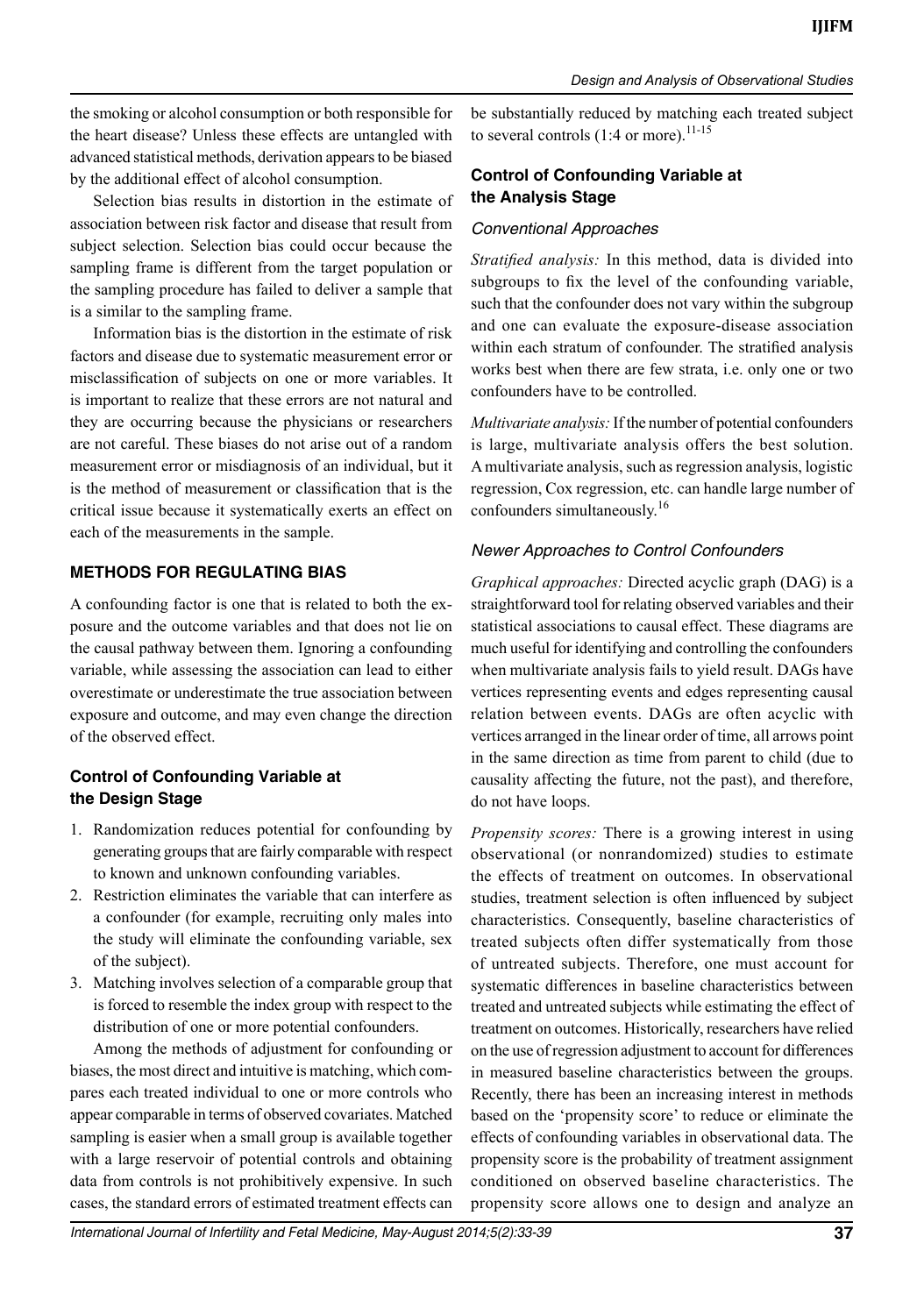observational (nonrandomized) study to mimic some of the randomized controlled trials. In a nut shell, the propensity score is a balancing score where the distribution of observed baseline covariates will be distributed or balanced out to be similar over treated and untreated subjects. Propensity scores are an alternative method to estimate the effect of treatment when random assignment of treatments to subjects is not feasible. Propensity score matching (PSM) refers to the pairing of treatment and control units with similar values of propensity score, and possibly other covariates, and discarding all unmatched units. $13,17$  It is normally used to compare two groups but can be applied to analyze more than two groups. For example, an investigator likes to compare the two treatments (new *vs* standard) in an observational setting in RA with a primary end point of change in the DAS-28-ESR score at 6 months. In a randomized trial, the sample size was estimated to be 448 for 5% level of type I error, 80% of statistical power, but for a study where randomization is less likely to be done, the sample size would increase to 560 for 80% of propensity score, overlapping at 80% statistical power. By using propensity score, the effect of nonrandomization has been compensated by an increase in the number.

*Instrumental variables:* Instrumental variables (IVs) are used to control confounding and measurement error in observational studies. They allow for the possibility of making causal inferences with observational data. Like propensity scores, IVs can adjust for both observed and unobserved confounding effects.

*Marginal structural models:* Longitudinal studies in which exposures, confounders, and outcomes are measured repeatedly over time have the potential to allow causal inferences about the effects of exposure on outcome. There is particular interest in estimating the causal effects of medical treatments (or other interventions) in circumstances in which a randomized controlled trial is difficult or impossible. However, standard methods for estimating exposure effects in longitudinal studies are biased in the presence of timedependent confounders affected by prior treatment. Use of marginal structural models is more efficient to estimate exposure or treatment effects in the presence of timedependent confounders affected by prior treatment.

# **Problems in adjustments**

The term over-adjustment is sometimes used to describe the control (for example, regression adjustment, stratification, restriction) for a variable that increases rather than decreases net bias, or that decreases precision without affecting bias. In many situations adjustment can increase bias. This may be due to reduction in the total causal effect by controlling

for an intermediate variable In the second case, which we term as 'unnecessary adjustment' of an effect estimate, may cause a difference between the uncontrolled and controlled effect estimates, even though no systematic error is present. Moreover, adjusting for surrogates (proxies) of intermediate variables, either ascending or descending, when the desired intermediate variable itself is unmeasured, can have different effects on measures of association depending on the nature of the proxy.

## **Summary**

In the design of an observational study, an attempt should be made to reconstruct some of the structure and strengths of an experiment. Analytical adjustments, such as matching, are used to control for overt biases, that is, pretreatment differences between treated and control groups that are visible in observed covariates. There are many possible sources of error that can result in systematic distortions of study results. These distortions are a problem, especially when the researcher is estimating the association between a risk factor and a health problem. When a risk factor or a protective factor goes undetected, or a behavior or condition is unidentified as a risk or protective factor, the implications can be serious. An erroneously identified risk factor may cause unwanted pain and worry among the public, and perhaps an unnecessary diversion of research funds. Researcher conducting observational studies (cohort, crosssectional and, especially, case-control) need to be aware of the potential for biases and exert extra caution to eliminate or reduce their effect.

# **References**

- 1. Rodrigues L, Kirkwood BR. Case-control designs in the study of common diseases: updates on the demise of the rare disease assumption and the choice of sampling scheme for controls. Int J Epidemiol 1990;19(1):205-213.
- 2. Pearce NE. What does the odds ratio estimate in a case-control study? Int J Epidemiol 1993;22(6):1189-1192.
- 3. Campbell DT. Methodology and epistemology for social science: selected papers. University of Chicago Press, Chicago,1998 p. 315-333.
- 4. Rubin DB. Estimating causal effects of treatments in randomized and nonrandomized studies. J Educ Psychol 1974;66:688-701.
- 5. Angrist JD. Randomized trials and quasi-experiments in education research. NBER Reporter, Summer 2003;11-14.
- 6. Meyer BD. Natural and quasi-experiments in economics. J Business and Economic Statistics 1995;13:151-161.
- 7. Cochran WG. The planning of observational studies of human populations (with discussion). J Royal Statistical Society Series A 1965;128:134-155.
- 8. Rosenbaum PR. Observational Studies. 2nd ed. Springer-Verlag, New York NY; 2002.
- 9. Boruch R. Randomized experiments for planning and evaluation. Sage Publications. Thousand Oaks CA; 1997.